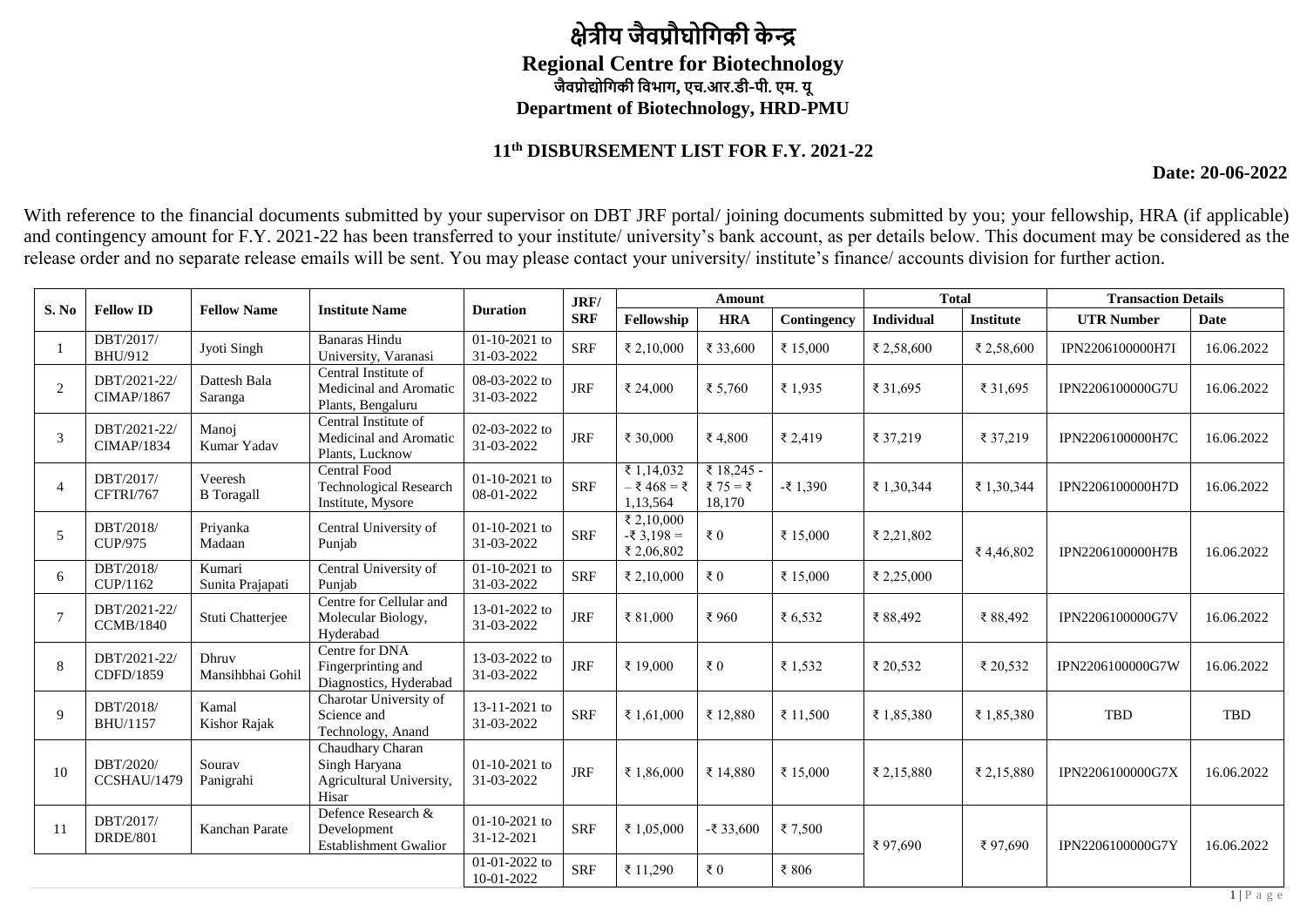|    |                                     |                         |                                                                             | 11-01-2022 to<br>31-01-2022   | <b>SRF</b> | $\bar{\tau}$ 0 | $\bar{\tau}$ 0 | ₹ 1,694        |            |            |                         |            |
|----|-------------------------------------|-------------------------|-----------------------------------------------------------------------------|-------------------------------|------------|----------------|----------------|----------------|------------|------------|-------------------------|------------|
|    |                                     |                         |                                                                             | $01-02-2022$ to<br>31-03-2022 | <b>SRF</b> | $\bar{\tau}$ 0 | $\bar{\tau}$ 0 | ₹ $5,000$      |            |            |                         |            |
| 12 | DBT/2019<br>/IPU/1399               | Kainat Masih            | Guru Gobind Singh<br>Indraprastha University<br>New Delhi                   | $01-10-2021$ to<br>31-03-2022 | $\rm JRF$  | ₹ 1,86,000     | ₹44,640        | ₹ 15,000       | ₹ 2,45,640 | ₹4,91,280  | <b>IPN2206100000H7E</b> | 16.06.2022 |
| 13 | DBT/2020/<br><b>IPU/1404</b>        | Akanksha                | Guru Gobind Singh<br>Indraprastha University<br>New Delhi                   | $01-10-2021$ to<br>31-03-2022 | $\rm JRF$  | ₹ 1,86,000     | ₹44,640        | ₹ 15,000       | ₹ 2,45,640 |            |                         |            |
| 14 | DBT/2019/<br>NIPB/1265              | Naresh<br>Kumar Samal   | Indian Agricultural<br>Research Institute<br>(IARI), New Delhi              | 01-10-2021 to<br>31-03-2022   | $\rm JRF$  | ₹ 1,86,000     | ₹ $0$          | ₹ 15,000       | ₹ 2,01,000 | ₹ 2,01,000 | IPN2206100000G7Z        | 16.06.2022 |
| 15 | DBT/2021-22/<br><b>IISER-P/1851</b> | Aman Soni               | Indian Institute of<br>Science Education and<br>Research, Pune              | 16-08-2021 to<br>31-03-2022   | $\rm JRF$  | ₹ 2,33,000     | ₹ 8,800        | ₹ 18,790       | ₹ 2,60,590 |            |                         |            |
| 16 | DBT/2021-22/<br><b>IISER-P/1839</b> | Arkadeep Pal            | Indian Institute of<br>Science Education and<br>Research, Pune              | 17-01-2022 to<br>31-03-2022   | <b>JRF</b> | ₹ 77,000       | ₹ 10,774       | ₹ $6,210$      | ₹93,984    | ₹ 5,02,922 | IPN2206100000G80        | 16.06.2022 |
| 17 | DBT/2021-22/<br><b>IISER-P/1837</b> | Sivang<br>Goswami       | Indian Institute of<br>Science Education and<br>Research, Pune              | $01-02-2022$ to<br>31-03-2022 | $\rm JRF$  | ₹ $62,000$     | ₹ 7,174        | ₹ 5,000        | ₹74,174    |            |                         |            |
| 18 | DBT/2021-22/<br><b>IISER-P/1838</b> | Amrita Roy              | Indian Institute of<br>Science Education and<br>Research, Pune              | 01-02-2022 to<br>31-03-2022   | <b>JRF</b> | ₹ $62,000$     | ₹ 7,174        | ₹ $5,000$      | ₹74,174    |            |                         |            |
| 19 | DBT/2021-22/<br>IIT-BHU/1836        | Agendra<br>Gangwar      | Indian Institute of<br>Technology - BHU                                     | 30-12-2021 to<br>31-03-2022   | $\rm JRF$  | ₹95,000        | ₹ 15,200       | ₹7,661         | ₹ 1,17,861 |            |                         |            |
| 20 | DBT/2020/<br><b>IIT-BHU/1408</b>    | Mahesh Chivate          | Indian Institute of<br>Technology (BHU)                                     | 01-10-2021 to<br>31-03-2022   | <b>JRF</b> | ₹ 1,86,000     | ₹ 29,760       | ₹ 15,000       | ₹ 2,30,760 | ₹ 3,48,621 | <b>IPN2206100000H7F</b> | 16.06.2022 |
| 21 | DBT/2021-22/<br>IIT-B/1865          | Anupama C A             | Indian Institute of<br><b>Technology Bombay</b>                             | 31-12-2021 to<br>31-03-2022   | $\rm JRF$  | ₹ 94,000       | ₹ 22,080       | ₹7,581         | ₹ 1,23,661 |            |                         |            |
| 22 | DBT/2021-22/<br>IIT-B/1849          | Paheli<br>Roshan Sharma | Indian Institute of<br>Technology Bombay                                    | 03-01-2022 to<br>31-03-2022   | <b>JRF</b> | ₹ 91,000       | ₹ 21,840       | ₹7,339         | ₹ 1,20,179 | ₹ 3,44,640 | IPN2206100000H7G        | 16.06.2022 |
| 23 | DBT/2017/<br>$IIT-B/852$            | Shubhank<br>Sherekar    | Indian Institute of<br><b>Technology Bombay</b>                             | 01-04-2021 to<br>31-03-2022   | <b>SRF</b> | ₹ $0$          | ₹<br>1,00,800  | $\epsilon$ 0   | ₹ 1,00,800 |            |                         |            |
| 24 | DBT/2021-22/<br>IIT-K/1868          | Saumya Rai              | Indian Institute of<br>Technology Kanpur                                    | 03-01-2022 to<br>31-03-2022   | <b>JRF</b> | ₹91,000        | ₹ 12,480       | ₹7,339         | ₹1,10,819  |            |                         |            |
| 25 | DBT/2021-22/<br>IIT-K/1832          | Sanya Sharma            | Indian Institute of<br>Technology Kanpur                                    | 03-01-2022 to<br>31-03-2022   | <b>JRF</b> | ₹91,000        | ₹ 10,240       | ₹7,339         | ₹ 1,08,579 |            |                         |            |
| 26 | DBT/2021-22/<br>IIT-K/1835          | Rishabh<br>Chandna      | Indian Institute of<br>Technology Kanpur                                    | 03-01-2022 to<br>31-03-2022   | <b>JRF</b> | ₹91,000        | ₹ 12,480       | ₹7,339         | ₹ 1,10,819 | ₹ 4,16,902 | IPN2206100000H7H        | 16.06.2022 |
| 27 | DBT/2021-22/<br>IIT-K/1852          | Qudsiya<br>Mohiuddin    | Indian Institute of<br>Technology Kanpur                                    | 24-01-2022 to<br>31-02-2022   | <b>JRF</b> | ₹ 70,000       | ₹ 11,040       | ₹ 5,645        | ₹86,685    |            |                         |            |
| 28 | DBT/2021-22/<br><b>IITR/1842</b>    | Sneha Verma             | Indian Institute of<br>Toxicology Research,<br>Lucknow                      | 11-01-2022 to<br>31-03-2022   | $\rm JRF$  | ₹ 83,000       | ₹ 13,280       | ₹ $6,694$      | ₹ 1,02,974 | ₹ 1,02,974 | IPN2206100000G81        | 16.06.2022 |
| 29 | DBT/2019/<br>IGIB/1203              | Sharmistha<br>Sarkar    | Institute of Genomics<br>and Integrative Biology,<br>New Delhi              | 01-04-2021 to<br>01-07-2021   | $\rm JRF$  | ₹ 94,000       | $\epsilon$ 0   | $\bar{\tau}$ 0 | ₹94,000    | ₹94,000    | IPN2206100000G74        | 16.06.2022 |
| 30 | DBT/2017/<br>ICGEB/782              | Prakhar<br>Agrawal      | <b>International Centre For</b><br>Genetic Engineering<br>And Biotechnology | 05-05-2021 to<br>03-08-2021   | <b>SRF</b> | ₹ 1,05,000     | $\epsilon$ 0   | $-$ ₹ 20,671   | ₹ 84,329   | ₹ 1,45,739 | IPN2206100000G76        | 16.06.2022 |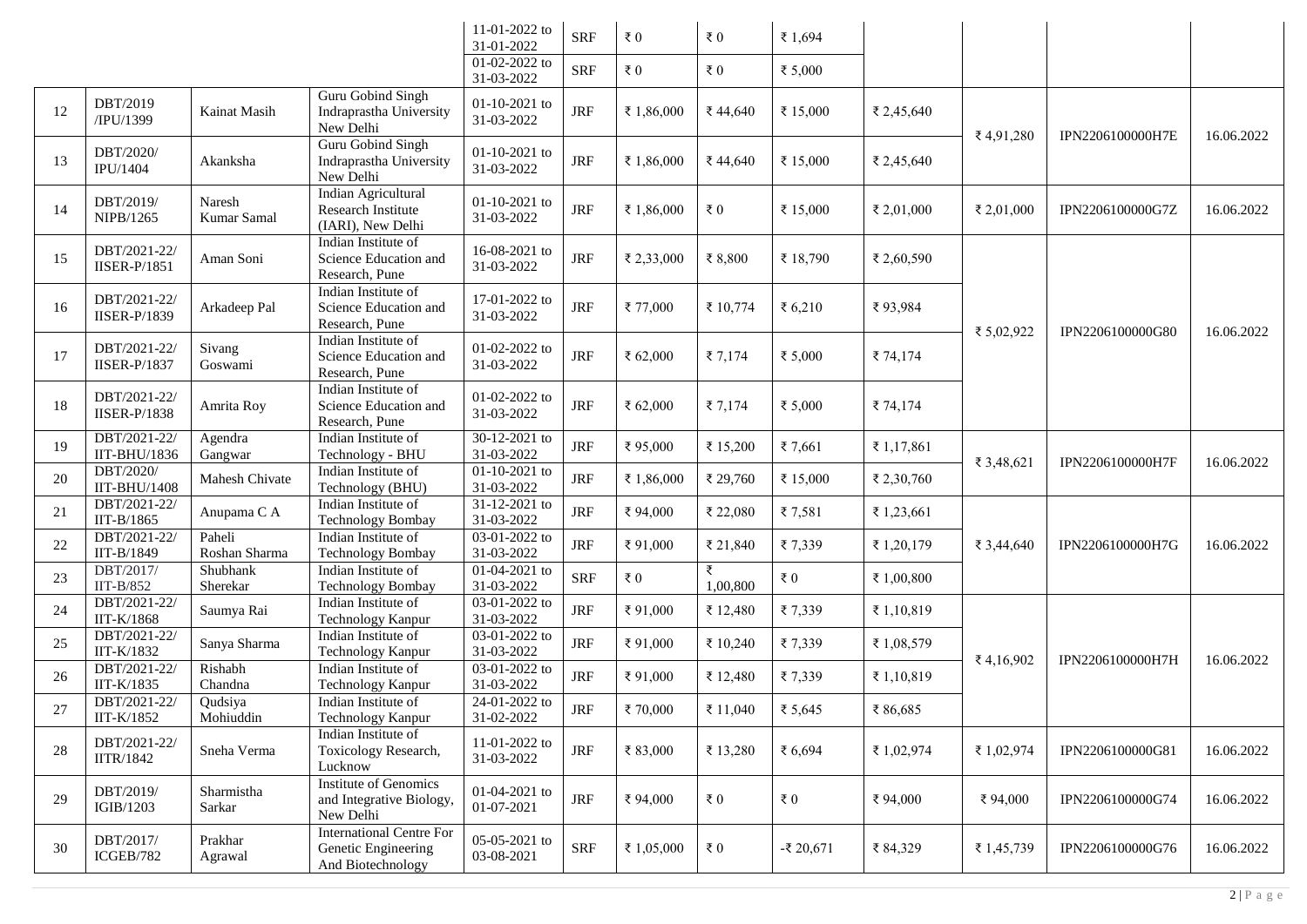| 31 | DBT/2021-22/<br>$IIT-I/1570$     | Ayushi Goyal                  | <b>International Centre For</b><br>Genetic Engineering<br>And Biotechnology | 15-02-2022 to<br>31-03-2022   | <b>JRF</b>           | ₹46,500        | ₹ 11,160       | ₹ 3,750      | ₹ $61,410$ |            |                  |            |
|----|----------------------------------|-------------------------------|-----------------------------------------------------------------------------|-------------------------------|----------------------|----------------|----------------|--------------|------------|------------|------------------|------------|
| 32 | DBT/2021-22/<br>IHBT/1833        | Prashant Kumar                | Institute of Himalayan<br>Bioresource<br>Technology, Palampur               | 10-01-2022 to<br>31-03-2022   | $\rm JRF$            | ₹ 84,000       | ₹ $6,720$      | ₹ 6,774      | ₹97,494    |            | IPN2206100000H73 | 16.06.2022 |
| 33 | DBT/2021-22/<br><b>IHBT/1841</b> | Pramod Kumar                  | Institute of Himalayan<br>Bioresource<br>Technology, Palampur               | 10-01-2022 to<br>31-03-2022   | $\rm JRF$            | ₹ 84,000       | ₹ 6,720        | ₹ 6,774      | ₹97,494    | ₹ 3,89,976 |                  |            |
| 34 | DBT/2021-22/<br><b>IHBT/1854</b> | Nikhil Rawat                  | Institute of Himalayan<br>Bioresource<br>Technology, Palampur               | 10-01-2022 to<br>31-03-2022   | <b>JRF</b>           | ₹ 84,000       | ₹ $6,720$      | ₹ 6,774      | ₹97,494    |            |                  |            |
| 35 | DBT/2021-22/<br><b>IHBT/1864</b> | Shamli Chandel                | Institute of Himalayan<br>Bioresource<br>Technology, Palampur               | 10-01-2022 to<br>31-03-2022   | $\rm JRF$            | ₹ 84,000       | ₹ 6,720        | ₹ 6,774      | ₹97,494    |            |                  |            |
| 36 | DBT/2021-22/<br>IMTECH/1855      | Arpit Tyagi                   | Institute of Microbial<br>Technology,<br>Chandigarh                         | 10-01-2022 to<br>31-03-2022   | $\rm JRF$            | ₹ 84,000       | $\epsilon$ 0   | ₹ 6,774      | ₹90,774    |            |                  |            |
| 37 | DBT/2021-22/<br>IMTECH/1857      | Divya Bharti                  | Institute of Microbial<br>Technology,<br>Chandigarh                         | 10-01-2022 to<br>31-03-2022   | $\rm JRF$            | ₹ 84,000       | $\epsilon$ 0   | ₹ 6,774      | ₹90,774    | ₹ 3,63,096 | IPN2206100000G75 | 16.06.2022 |
| 38 | DBT/2021-22/<br>IMTECH/1858      | Rachna Behl                   | Institute of Microbial<br>Technology,<br>Chandigarh                         | 10-01-2022 to<br>31-03-2022   | $\rm JRF$            | ₹ 84,000       | $\epsilon$ 0   | ₹ 6,774      | ₹90,774    |            |                  |            |
| 39 | DBT/2021-22/<br>IMTECH/1863      | Swarnima<br>Pandey            | Institute of Microbial<br>Technology,<br>Chandigarh                         | 10-01-2022 to<br>31-03-2022   | <b>JRF</b>           | ₹ 84,000       | $\epsilon$ 0   | ₹ 6,774      | ₹90,774    |            |                  |            |
| 40 | DBT/2016/<br>InStem/540          | Sarayu R                      | <b>Institute for Stem Cell</b><br>Biology and<br>Regenerative Medicine      | $02-05-2021$ to<br>31-07-2021 | <b>SRF</b>           | ₹ 1,03,871     | ₹ 24,929       | ₹ $0$        | ₹ 1,28,800 | ₹ 1,28,800 | IPN2206100000G73 | 16.06.2022 |
| 41 | DBT/2019/<br>IGIB/1203           | Sharmistha<br>Sarkar          | Jamia Hamdard, Delhi                                                        | 08-09-2021 to<br>31-03-2022   | <b>JRF</b>           | ₹ 2,09,767     | ₹ 50,344       | ₹ 16,917     | ₹ 2,77,028 | ₹ 2,77,028 | IPN2206100000G77 | 16.06.2022 |
| 42 | DBT/2021-22/<br>JNU/1856         | Preeti Maurya                 | Jawaharlal Nehru<br>University, New Delhi                                   | 30-12-2021 to<br>31-03-2022   | <b>JRF</b>           | ₹95,000        | ₹ 22,800       | ₹7,661       | ₹ 1,25,461 |            |                  |            |
| 43 | DBT/2021-22/<br>JNU/1844         | Sourabh Tyagi                 | Jawaharlal Nehru<br>University, New Delhi                                   | 07-01-2022 to<br>31-03-2022   | <b>JRF</b>           | ₹ 87,000       | ₹ 20,880       | ₹ 7,016      | ₹ 1,14,896 | ₹ 3,55,253 | IPN2206100000G7Q | 16.06.2022 |
| 44 | DBT/2021-22/<br>JNU/1862         | Nipanshi Tyagi                | Jawaharlal Nehru<br>University, New Delhi                                   | 07-01-2022 to<br>31-03-2022   | $\rm JRF$            | ₹ 87,000       | ₹ 20,880       | ₹7,016       | ₹ 1,14,896 |            |                  |            |
| 45 | DBT/2020/<br><b>NCBS/1357</b>    | Rushabh<br>Sunilkumar<br>Shah | National Centre for<br><b>Biological Sciences</b>                           | 01-04-2021 to<br>14-07-2021   | <b>JRF</b>           | ₹ 1,07,000     | ₹ 25,680       | ₹ $0$        | ₹ 1,32,680 | ₹ 1,32,680 | IPN2206100000H75 | 16.06.2022 |
| 46 | DBT/2016/<br><b>NCCS/689</b>     | Pankaj Kumar<br>Madhesiya     | National Centre for Cell<br>Sciences, Pune                                  | 02-05-2021 to<br>31-07-2021   | <b>SRF</b>           | ₹ 1,03,871     | $-$ ₹ 7,500    | $-$ ₹ 12.621 | ₹83,750    |            |                  |            |
| 47 | DBT/2018/<br><b>NCCS/1173</b>    | Shyam<br>Vishwasrao<br>More   | National Centre for Cell<br>Sciences, Pune                                  | $01-04-2021$ to<br>31-03-2022 | <b>HRA</b><br>Arrear | $\bar{\tau}$ 0 | ₹<br>1,00,800  | $\epsilon$ 0 | ₹ 1,00,800 | ₹ 1,84,550 | IPN2206100000H76 | 16.06.2022 |
| 48 | DBT/2016/<br><b>NDRI/553</b>     | Subhash                       | National Dairy<br>Research Institute                                        | 01-04-2021 to<br>30-06-2021   | <b>SRF</b>           | ₹ 1,05,000     | $\bar{x}$ 0    | $-$ ₹ 26,706 | ₹78,294    | ₹78,294    | IPN2206100000H77 | 16.06.2022 |
| 49 | DBT/2021-22/<br>NIBMG/1843       | Puspita Saha                  | National Institute of<br><b>Biomedical Genomics,</b><br>Kalyani             | 14-02-2022 to<br>31-03-2022   | $\operatorname{JRF}$ | ₹47,607        | $\bar{\tau}$ 0 | ₹ 3,839      | ₹ 51,446   | ₹ 3,00,301 | TBD              | TBD        |